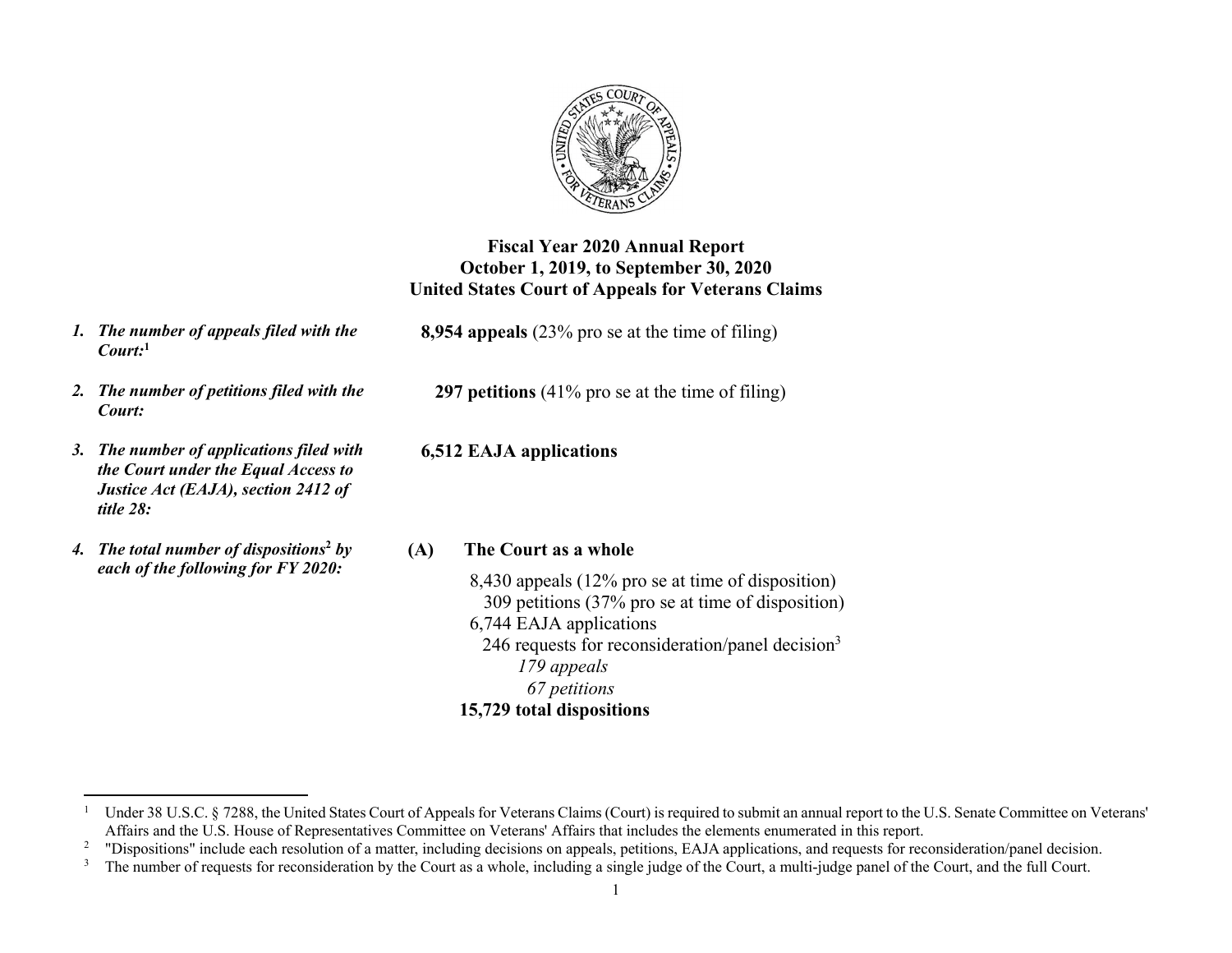*4. The total number of dispositions by each of the following for FY 2020 (continued):* 

## **(B) The Clerk of the Court**<sup>4</sup>

- 6,423 appeals
	- 9 petitions
- 6,716 EAJA applications

 *There were no requests for reconsideration of the Clerk's orders* 

# **13,148 total dispositions**

# **(C) A single judge of the Court**

- 1,960 appeals 298 petitions
	- 26 EAJA applications
	- 149 requests for reconsideration
		- *109 appeals*
		- *40 petitions*

# **2,433 total dispositions**

# **(D) A multi-judge panel of the Court**

- 46 appeals
- 1 petition
- 2 EAJA applications
- 79 requests for panel decision following a single-judge decision/panel reconsideration
	- *57 appeals*
	- *22 petitions*

# **128 total dispositions**

# **(E) The full Court**

1 appeal 1 petition 0 EAJA applications 18 requests for a full court decision following a panel decision *13 appeals 5 petitions* 

**<sup>20</sup> total dispositions**

<sup>&</sup>lt;sup>4</sup> This number generally includes matters resolved through agreement of the parties, often with the aid of staff mediation conferencing.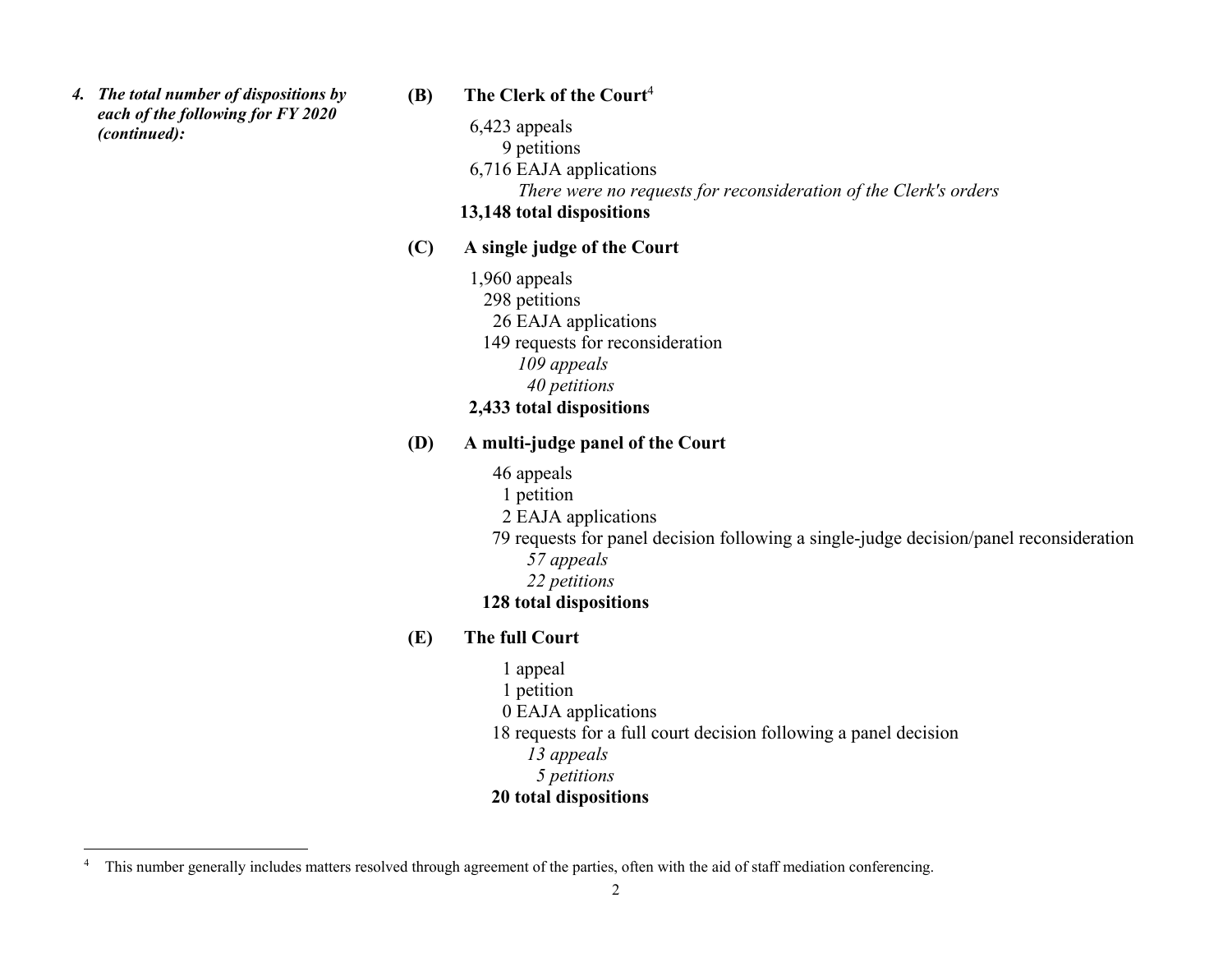#### *5. The number of each type of disposition by the Court, including settlement, affirmance, remand, vacation, dismissal, reversal, grant, and denial:*

#### **APPEALS**

| <b>TYPE OF DISPOSITION</b>                                                 | CLERK <sup>5</sup> | <b>SINGLE</b><br><b>JUDGE</b> | <b>THREE-</b><br><b>JUDGE</b><br><b>PANEL</b> | <b>FULL</b><br><b>COURT</b> | <b>TOTAL</b>     |
|----------------------------------------------------------------------------|--------------------|-------------------------------|-----------------------------------------------|-----------------------------|------------------|
| Affirmed                                                                   | $\boldsymbol{0}$   | 540                           | 11                                            | $\overline{0}$              | 551              |
| Affirmed or dismissed in part, reversed<br>or vacated and remanded in part | 3,374              | 186                           | $\overline{2}$                                | $\boldsymbol{0}$            | 3,562            |
| Reversed or vacated and remanded in<br>whole or in part                    | $\mathbf{0}$       | 978                           | 12                                            | $\boldsymbol{0}$            | 990              |
| Remanded                                                                   | 2,246              | $\tau$                        | 6                                             | $\boldsymbol{0}$            | 2,259            |
| Dismissed for lack of jurisdiction or<br>timeliness                        | 5                  | 229                           | $\overline{7}$                                | $\overline{0}$              | 241              |
| Dismissed for default                                                      | 329                | 6                             | $\theta$                                      | $\boldsymbol{0}$            | 335              |
| Dismissed voluntarily                                                      | 469                | 14                            | 8                                             | $\mathbf{1}$                | 492              |
| <b>TOTAL</b>                                                               | 6,423              | 1,960                         | 46                                            | $\mathbf{1}$                | 8,430            |
| <b>PETITIONS</b>                                                           |                    |                               |                                               |                             |                  |
| <b>TYPE OF DISPOSITION</b>                                                 | <b>CLERK</b>       | <b>SINGLE</b><br><b>JUDGE</b> | THREE-<br><b>JUDGE</b><br><b>PANEL</b>        | <b>FULL</b><br><b>COURT</b> | <b>TOTAL</b>     |
| Extraordinary relief granted                                               | $\boldsymbol{0}$   | $\overline{0}$                | $\overline{0}$                                | $\theta$                    | $\boldsymbol{0}$ |
| Extraordinary relief denied                                                | $\boldsymbol{0}$   | 103                           | $\mathbf{1}$                                  | $\mathbf{1}$                | 105              |
| Extraordinary relief dismissed                                             | $\overline{0}$     | 111                           | $\theta$                                      | $\overline{0}$              | 111              |
| Dismissed for default                                                      | $\overline{2}$     | $\boldsymbol{0}$              | $\boldsymbol{0}$                              | $\boldsymbol{0}$            | $\boldsymbol{2}$ |
| Dismissed voluntarily                                                      | $\overline{7}$     | 84                            | $\theta$                                      | $\overline{0}$              | 91               |
| <b>TOTAL</b>                                                               | 9                  | 298                           | 1                                             | $\mathbf{1}$                | 309              |

<sup>5</sup> Please see footnote 4.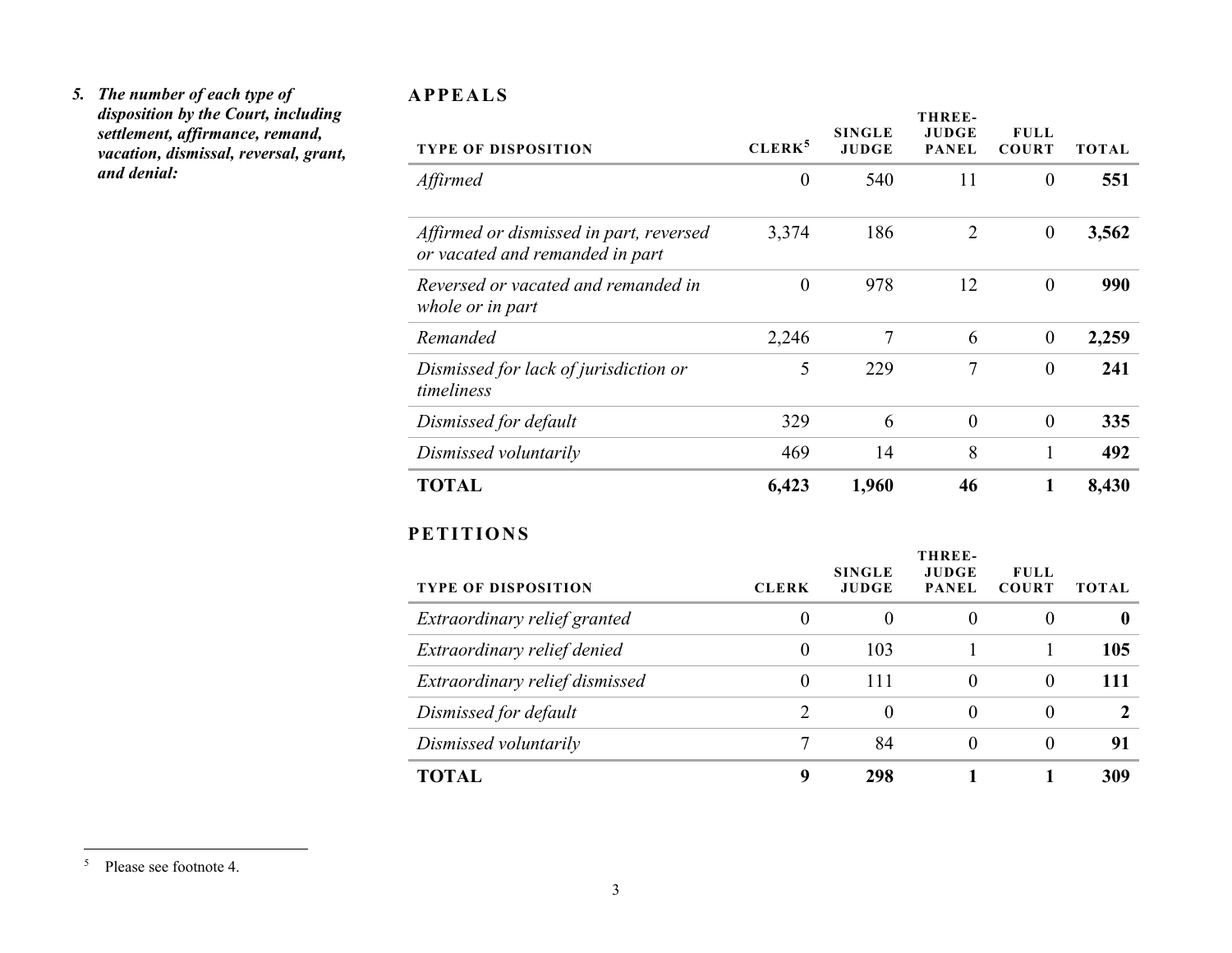### *5. The number of each type of disposition by the Court, including settlement, affirmance, remand, vacation, dismissal, reversal, grant, and denial (continued):*

#### **EAJA**

| <b>TYPE OF DISPOSITION</b>                | <b>CLERK</b>   | <b>SINGLE</b><br><b>JUDGE</b> | THREE-<br>JUDGE<br><b>PANEL</b> | <b>FULL</b><br><b>COURT</b> | <b>TOTAL</b> |
|-------------------------------------------|----------------|-------------------------------|---------------------------------|-----------------------------|--------------|
| Applications after decisions in appeals   | 6,715          | 24                            | $\overline{2}$                  | $\boldsymbol{0}$            | 6,741        |
| Granted                                   | 6,715          | 13                            |                                 | $\theta$                    | 6,729        |
| Denied                                    | $\overline{0}$ | 3                             | $\theta$                        | $\theta$                    | 3            |
| Dismissed                                 | 0              | 8                             |                                 | $\Omega$                    | 9            |
| Applications after decisions in petitions |                | $\overline{2}$                | $\theta$                        | $\theta$                    | 3            |
| Granted                                   |                | $\theta$                      | $\theta$                        | $\theta$                    |              |
| Denied                                    | $\overline{0}$ | $\mathfrak{D}$                | $\theta$                        | $\theta$                    | 2            |
| Dismissed                                 | 0              | $\theta$                      | $\Omega$                        | $\theta$                    | 0            |
| TOTAL                                     | 6,716          | 26                            |                                 | $\bf{0}$                    | 6,744        |

- *6. The median time from filing an appeal to disposition (i.e., time from the veteran filing an appeal until initial dispositive action of the Court) by each of the following:*
- **(A) The Court as a whole:** The median time from filing an appeal to disposition of the case by the Court, as a whole, is **265 days (8.8 months)**. This involves pre-chambers procedural activity (including record dispute resolution, staff mediation conferencing, briefing, screening, time for pro se appellants to seek counsel, and requests for additional time from the parties) and then disposition by a judge or a panel of judges (including consideration of any requests for class certification and class action) or by the Clerk of the Court.
- **(B) The Clerk of the Court:** The median time from filing an appeal to disposition of the case by the Clerk is **238 days (7.9 months).** This involves pre-chambers procedural activity (including record dispute resolution, staff mediation conferencing, briefing, screening, time for pro se appellants to seek counsel, and requests for additional time from the parties) and then disposition by the Clerk.
- **(C) A single judge of the Court:** The median time for disposition of a single-judge decision once it has been assigned to chambers is **56 days (1.9 months)**. Activity once a matter is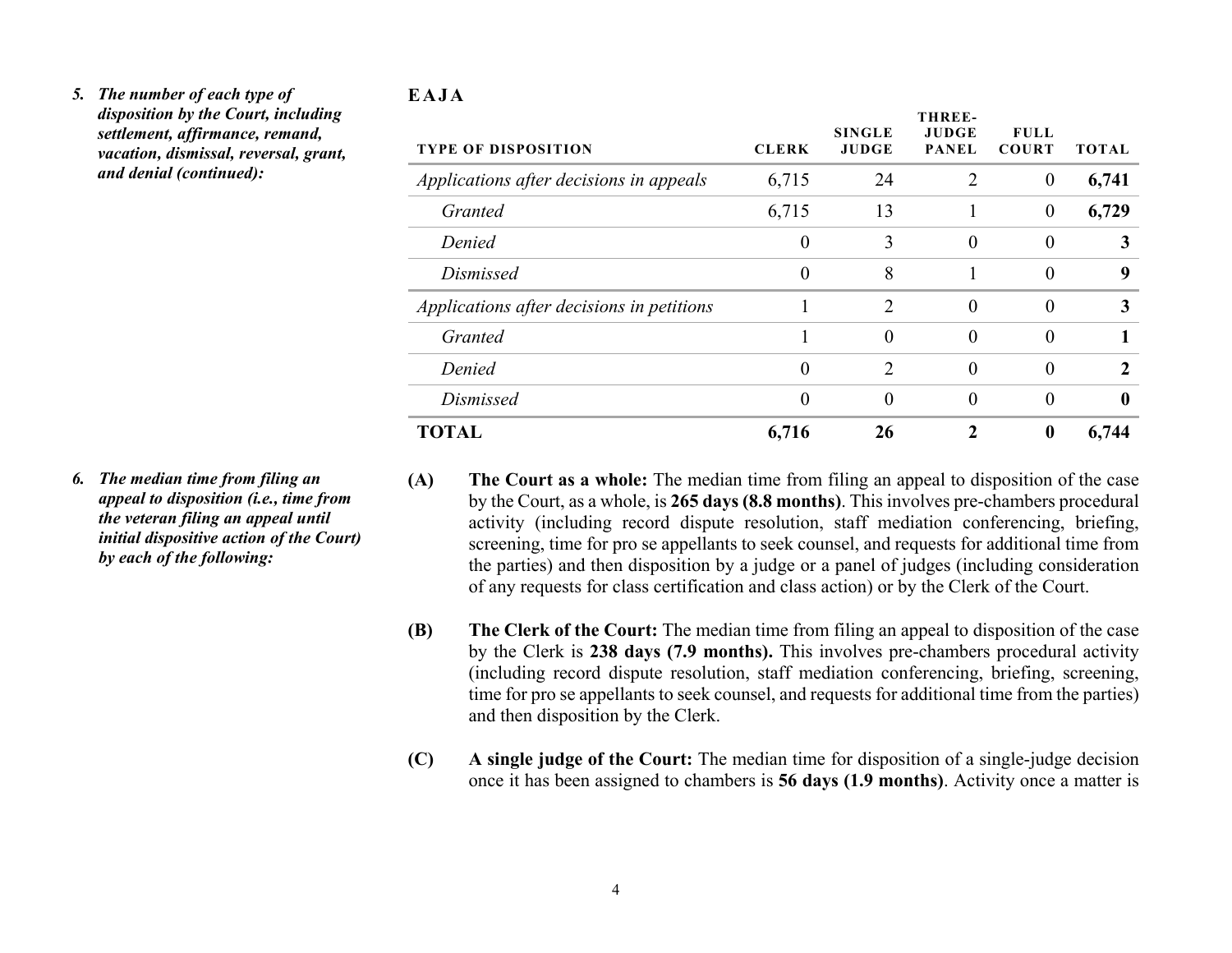*6. The median time from filing an appeal to disposition (i.e., time from the veteran filing an appeal until initial dispositive action of the Court) by each of the following (continued):* 

assigned to chambers includes judges and law clerks collaborating to draft a decision and circulating all draft decisions to all judges for a one-week comment period. The median time from filing an appeal to disposition by a single judge, which includes pre-chambers procedural activity, is **428 days (14.3 months).** Pre-chambers procedural activity includes record dispute resolution, staff mediation conferencing, briefing, screening, time for pro se appellants to seek counsel, and requests for additional time from the parties.

- **(D) Multiple judges of the Court** (including a multi-judge panel of the Court or the full Court): The median time for disposition of a multi-judge panel decision once it has been assigned to a panel is **169 days (5.6 months).** Activity once a matter is assigned to a panel includes judges collaborating with each other to determine the disposition and assign writing responsibilities; considering any requests for class certification and class action; possible orders for additional briefing; drafting the decision; circulating it to the panel for concurrence or the opportunity to write separately; and circulating all draft decisions to all judges for a one-week comment period. If oral argument is held, scheduling the argument adds a minimum of 45 days to the case-processing time. The median time from filing an appeal to disposition by a multi-judge panel, which includes pre-chambers procedural activity, is **647 days (21.6 months).** Pre-chambers procedural activity includes record dispute resolution, staff mediation conferencing, briefing, screening, time for pro se appellants to seek counsel, and requests for additional time from the parties. In addition, scheduling a case for oral argument, which adds a minimum of 45 days, and additional time for supplemental briefing, contributes to the time for panel case disposition.
- *7. The median time from filing a petition to disposition by the Court:*
- *8. The median time from filing an EAJA application under section 2412 of title 28 to disposition by the Court:*
- *9. The median time from the completion of briefing requirements by the parties to disposition by the Court:*

**50 days** (1.7 months)

**32 days** (1.1 months)

**106 days** (3.5 months)

*Note: This time includes approximately two weeks to raise issues relating to finalizing the Record of Proceedings (a compilation of all documents relevant to the appeal) in every case. If an objection to the Record of Proceedings is filed, resolution can take several more weeks.*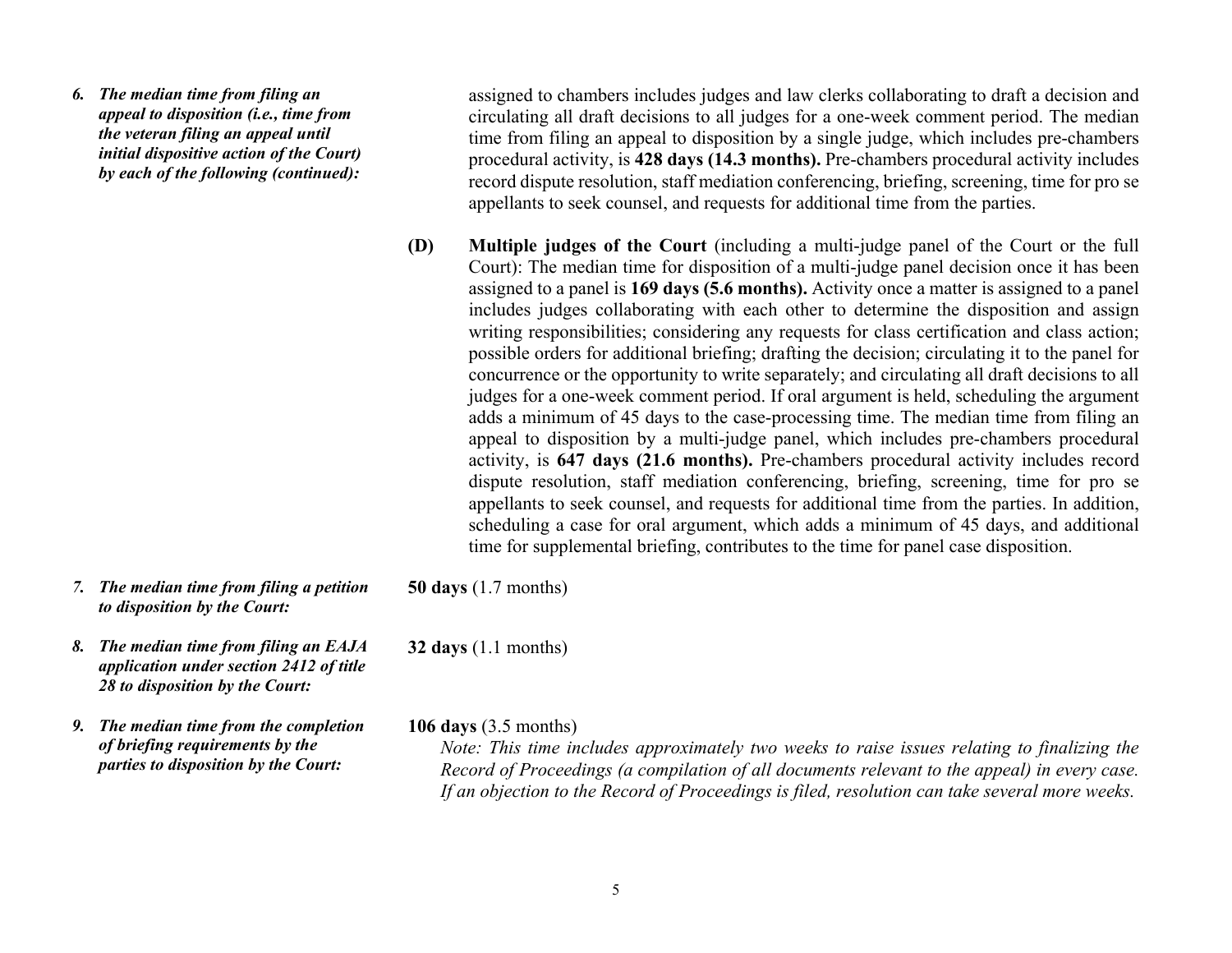*10. The number of oral arguments before the Court:* 

### **31 held** *(62 scheduled, 16 settled, 15 cancelled)6*

- **144 total cases**
- *United States Court of Appeals for the Federal Circuit:*

*11. The number of cases appealed to the* 

- *119 appeals 22 petitions 3 EAJA applications*
- *12. The approximate number and status of appeals and petitions and EAJA applications pending with the Court as of the end of the fiscal year:*

|                                                   | <b>APPEALS &amp;</b><br><b>PETITIONS</b> | EAJA<br><b>APPLICATIONS</b> | <b>TOTAL</b> |
|---------------------------------------------------|------------------------------------------|-----------------------------|--------------|
| Pre-chambers procedural activity <sup>7</sup>     | 7,037                                    | 867                         | 7,904        |
| Pending decision by a judge or panel              | 365                                      | 4                           | 369          |
| Post decision <sup>8</sup>                        | 817                                      | 4                           | 821          |
| Pending a motion for reconsideration or panel     | 14                                       | $\theta$                    | 14           |
| Pending entry of judgment                         | 186                                      | $\mathcal{D}_{\mathcal{L}}$ | 188          |
| Pending entry of mandate                          | 482                                      | $\Omega$                    | 482          |
| On appeal before the Federal Circuit <sup>9</sup> | 135                                      | 2                           | 137          |
| TOTAL                                             | 8.219                                    | 875                         | 9.094        |

 $6\sigma$  Due to the onset of the COVID-19 pandemic, the Court was forced to reschedule six arguments. Three of those arguments had been scheduled at law schools as part of the Court's educational outreach program and the other three were scheduled to be held in-person at the Court. All six arguments were eventually held virtually via teleconference. Between April 2020 and the end of the fiscal year, the Court conducted 22 arguments via teleconference. In November 2020 the Court transitioned to videoconference arguments.

 $7$  Pre-chambers procedural activity, the period of time from filing an appeal to assignment of the appeal to chambers, includes record dispute resolution, staff mediation conferencing, briefing, screening, time for pro se appellants to seek counsel, and requests for additional time from the parties.

<sup>&</sup>lt;sup>8</sup> This number reflects cases pending during the time required for judgment, mandate, and EAJA (if applicable) as well as cases on appeal to the Federal Circuit.<br><sup>9</sup> This represents the number of cases pending on appeal

This represents the number of cases pending on appeal to the Federal Circuit at the end of FY 2020, which is different than the number of notices of appeal filed during FY 2020 reported in element 11.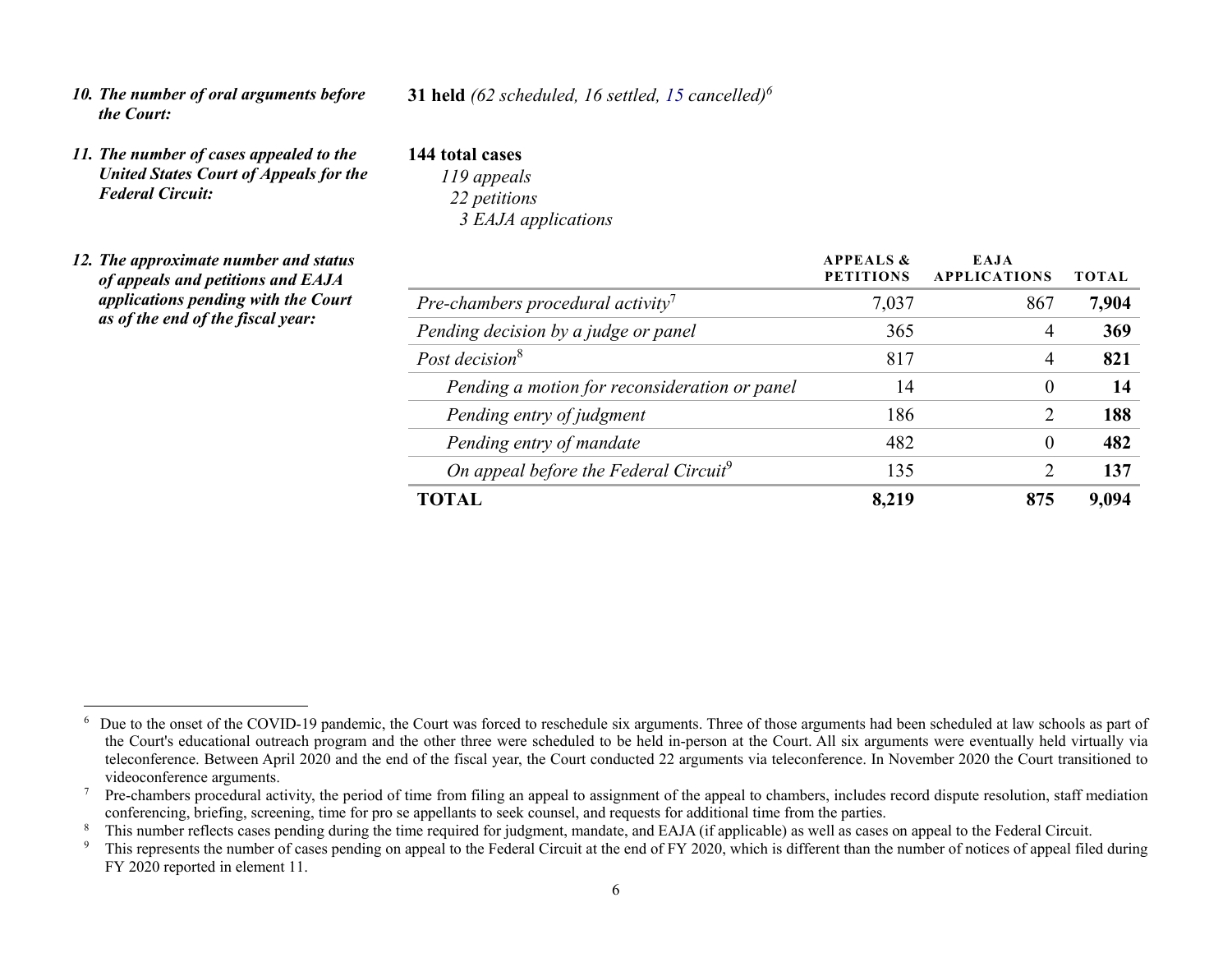| 13. The number of cases pending with the<br>Court more than 18 months as of the<br>end of the fiscal year:                                                                                         | 572 total cases<br>567 appeals<br>5 petitions                                                                                                                                                                                                                                                                                                                                                                                                                                                                                                                                                                          |                  |
|----------------------------------------------------------------------------------------------------------------------------------------------------------------------------------------------------|------------------------------------------------------------------------------------------------------------------------------------------------------------------------------------------------------------------------------------------------------------------------------------------------------------------------------------------------------------------------------------------------------------------------------------------------------------------------------------------------------------------------------------------------------------------------------------------------------------------------|------------------|
|                                                                                                                                                                                                    | Pre-chambers procedural activity <sup>10</sup><br>Pending decision by a judge or panel<br>Post decision                                                                                                                                                                                                                                                                                                                                                                                                                                                                                                                | 201<br>55<br>316 |
| 14. A summary of any service performed<br>for the Court by a recalled retired<br>judge of the Court:                                                                                               | Four retired judges were recalled to service as Senior Judges in FY 2020. Senior Judges issued 179<br>single-judge decisions. In addition, Senior Judges participated in several panel decisions including<br>two three-judge panels and two en banc panels. They also participated in 10 three-judge panels<br>reconsidering single-judge decisions and two en banc panels reconsidering three-judge panel<br>decisions. Three Senior Judges were also involved in committee work for the Court.                                                                                                                      |                  |
| 15. An assessment of the workload of<br>each judge of the Court, including<br>consideration of the following:<br>$(A)$ The time required of each judge<br>for disposition of each type of<br>case. | As reflected in the responses to elements 1-13 above, each active judge <sup>11</sup> on the Court carries a<br>substantial workload. The judges' primary responsibilities are rendering decisions on appeals,<br>petitions, related motions (e.g., procedural motions and motions for reconsideration or for panel<br>review), applications filed pursuant to 28 U.S.C. § 2412 (EAJA), and a new and growing class<br>action caseload. The judges are also responsible for the general direction and oversight of the<br>operations of the Court and serve on various committees in furtherance of those obligations. |                  |
| The number of cases reviewed<br>(B)<br>by the Court.<br>The average workload of other<br>(C)<br>Federal appellate judges.                                                                          | The number of new cases filed at the Court in FY 2020 again increased dramatically over the<br>previous year, likely due in large part to the substantial increase in final decisions issued by the<br>Board of Veterans' Appeals (Board). In FY 2020, the Board increased production of final decisions<br>from 95,000 to more than 102,000.                                                                                                                                                                                                                                                                          |                  |
|                                                                                                                                                                                                    | Over the course of FY 2020, the Court averaged 748 appeals filed per month, and reached a high<br>of 841 appeals filed in January 2020. These numbers are the highest in the 30-year history of the<br>Court. In addition, the Court received four requests for class certification and class action, and<br>certified two classes. The Court has kept pace with this historic increase in the number of appeals<br>in large part due to the significant percentage of cases that are resolved through the mandatory pre-<br>briefing mediation conferences conducted by Court staff attorneys.                        |                  |
|                                                                                                                                                                                                    |                                                                                                                                                                                                                                                                                                                                                                                                                                                                                                                                                                                                                        |                  |

<sup>&</sup>lt;sup>10</sup> Delays associated with these cases are due primarily to parties' requests for stays, requests for additional time from the parties, or the complexity of the case.

<sup>&</sup>lt;sup>11</sup> Consistent with calculations of data performed by the Administrative Office of the United States Courts, "active judge" refers only to a judge who has been active for the entire fiscal year.